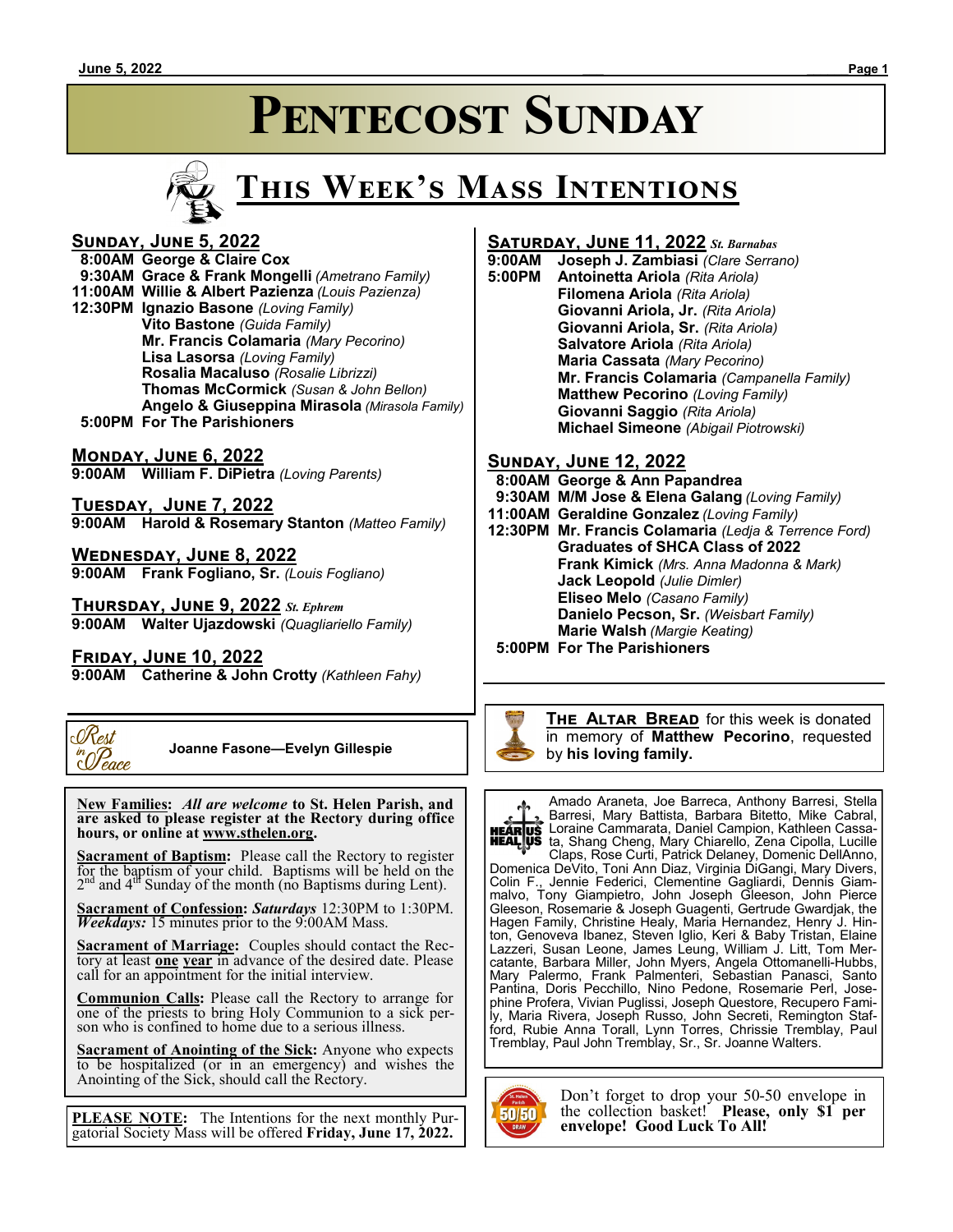

#### **A Parish Collection For Women & Children In Need at All Masses This Weekend June 4 & 5!**

You may also drop your donation off at the Rectory during the week.

**Monetary donations are always appreciated! Envelopes are available at the doors of the Church.**

#### **GOOD SHEPHERD STATUE**

We would like to thank **Frank Ladone,** who has been keeping the statue. Anyone interested in keeping the statue in their home and praying for vocations for one week should contact the Rectory.

**The Holy Name Society** will meet on **Sunday, June 12th** at the 8AM Mass, with a light breakfast to follow in the Cafeteria. All men of the parish are welcome.



**The Knights of Columbus Hall,** 94-04 Linden Blvd., Ozone Park, NY, is **now available for rent for parties and functions!**

Hold your party with us. We can hold up to 50 people, and the rent is \$450.00. If you are a parishioner of St. Helen Church, we will discount to \$400.00! For more information, or to book your function, please call Charlie or Donald at (718) 843-9188.



#### **St. Anthony of Padua will be held Monday, June 13th at 7:30PM. All are invited!**

**A Mass for the Feast of**

*The distribution of St. Anthony Bread will follow after Mass.*



**The Rosarians** are sponsoring a bus trip to **St. Joseph Co-Cathedral on June 16th**. We will tour the renovated Cathedral. The cost is \$20 for non-Rosarians and all are invited. For reservations or additional information please call (347) 806-6960.

#### **St. Helen Sports Program** *Night Out At Citifield!* **Tuesday, August 30, 2022** *NY Mets vs. LA Dodgers*



Tickets are \$54 each (includes \$10 voucher) **Section 138. There are only 75 tickets available!** Reserve your tickets today by calling Anthony at (917) 494-9569.



 **Parents seeking Baptism for their children** *who live within the territory of St. Helen Parish* are asked to register as members of the parish before requesting an initial interview for Baptism. Registration is easily done at the parish office anytime during business hours.

 Parents seeking Baptism for their children *who live outside the territory of St. Helen Parish* are asked to obtain a letter from the parish in which they live authorizing the Baptism to take place at St. Helen.

Initial meetings with parents seeking Baptism for their children **who have already been born** will normally take place **on the second Wednesday of each month from 7:00–9:00PM and on the fourth Saturday of each month from 10:00AM–12:00PM.**

#### **Upcoming Mornings of Preparation**

*(Required Before a Baptism)* 

(*All begin at the 11:00AM Mass and continue in the Msgr. McGinness Room)*: **June 26 — July 10 & 24**

**Upcoming Schedule for Baptisms (***All begin at 2:00PM)*: **June 26 — July 10 & 24**

Dates for the Morning of Preparation and Baptisms are the same for the convenience of the Celebrant. It is **strongly suggested** you plan on taking the Baptism class **prior** to the date of your child's baptism. **Please call 718-738-1616 for more information and/or to schedule an appointment.**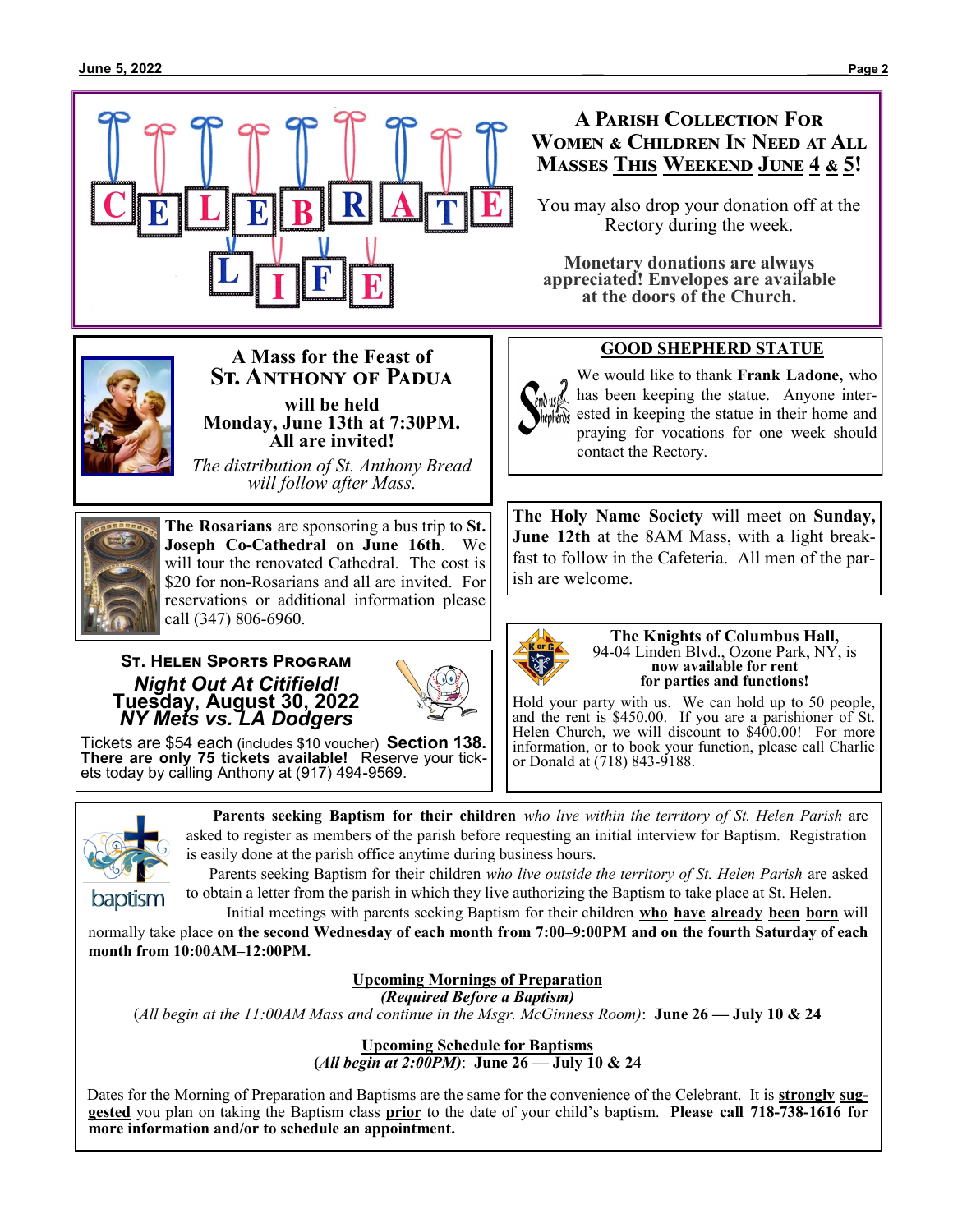# **Readings for Pentecost Sunday**

#### **Reading I** *[Acts 2:1](https://bible.usccb.org/bible/acts/2?1)-11*

When the time for Pentecost was fulfilled, they were all in one place together. And suddenly there came from the sky a noise like a strong driving wind, and it filled the entire house in which they were. Then there appeared to them tongues as of fire, which parted and came to rest on each one of them. And they were all filled with the Holy Spirit and began to speak in different tongues, as the Spirit enabled them to proclaim.

Now there were devout Jews from every nation under heaven staying in Jerusalem. At this sound, they gathered in a large crowd, but they were confused because each one heard them speaking in his own language. They were astounded, and in amazement they asked, "Are not all these people who are speaking Galileans? Then how does each of us hear them in his native language? We are Parthians, Medes, and Elamites, inhabitants of Mesopotamia, Judea and Cappadocia, Pontus and Asia, Phrygia and Pamphylia, Egypt and the districts of Libya near Cyrene, as well as travelers from Rome, both Jews and converts to Judaism, Cretans and Arabs, yet we hear them speaking in our own tongues of the mighty acts of God."

## **Responsorial Psalm**

### *R. Lord, send out your Spirit, and renew the face of the earth.*

Bless the LORD, O my soul! O LORD, my God, you are great indeed! How manifold are your works, O LORD! the earth is full of your creatures; *R.*

May the glory of the LORD endure forever; may the LORD be glad in his works! Pleasing to him be my theme; I will be glad in the LORD. *R.*

If you take away their breath, they perish and return to their dust. When you send forth your spirit, they are created, and you renew the face of the earth. *R.*

# **Reading II** *[1 Cor 12:3b](https://bible.usccb.org/bible/1corinthians/12?3)-7, 12-13*

Brothers and sisters: No one can say, "Jesus is Lord," except by the Holy Spirit. There are different kinds of spiritual gifts but the same Spirit; there are different forms of service but the same Lord; there are different workings but the same God who produces all of them in everyone. To each individual the manifestation of the Spirit is given for some benefit.

As a body is one though it has many parts, and all the parts of the body, though many, are one body, so also Christ. For in one Spirit we were all baptized into one body, whether Jews or Greeks, slaves or free persons, and we were all given to drink of one Spirit.



*(Continued on next page…)*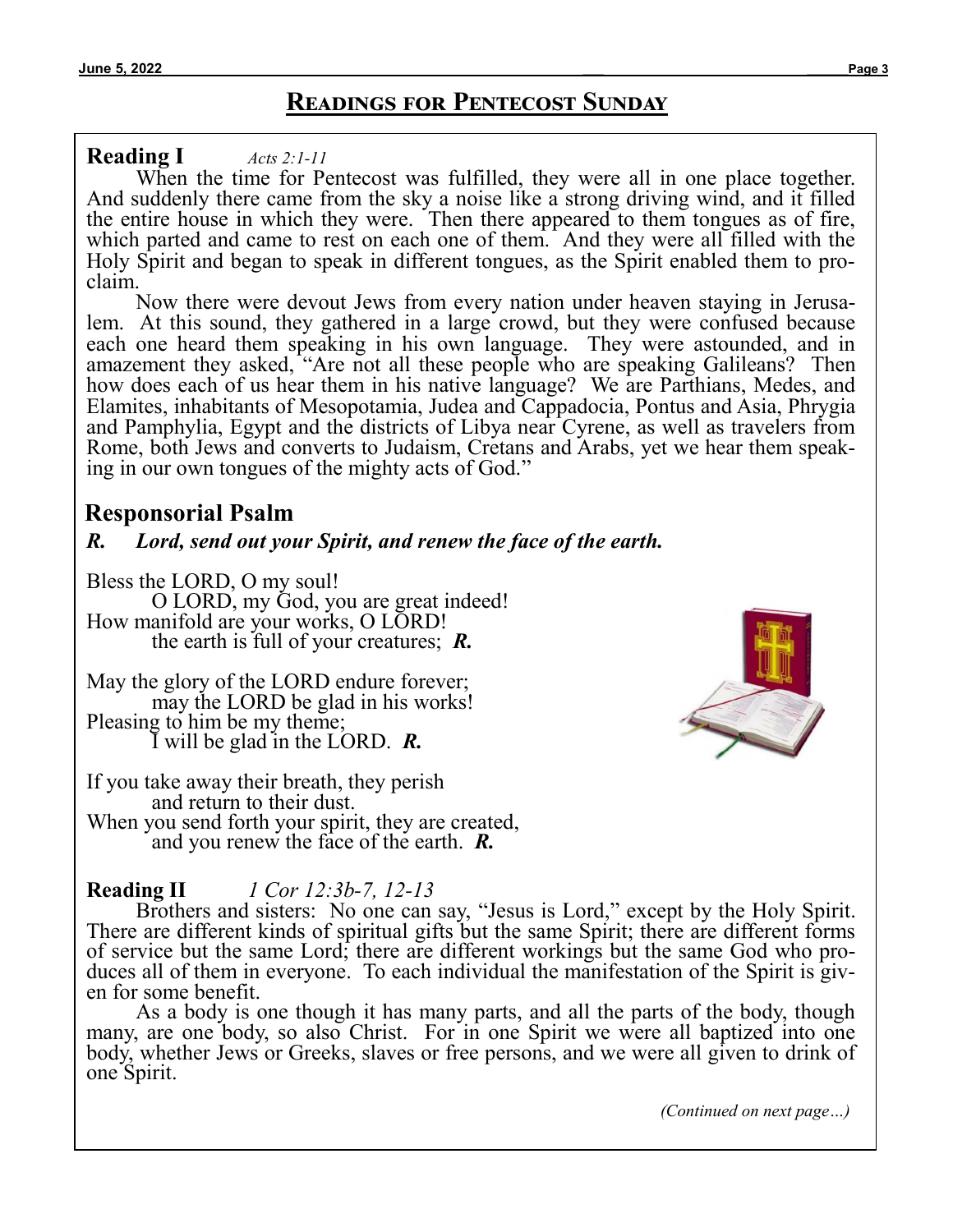# **Readings for Pentecost Sunday**

#### **Sequence**

Come, Holy Spirit, come! And from your celestial home Shed a ray of light divine! Come, Father of the poor! Come, source of all our store! Come, within our bosoms shine. You, of comforters the best; You, the soul's most welcome guest; Sweet refreshment here below; In our labor, rest most sweet; Grateful coolness in the heat; Solace in the midst of woe. O most blessed Light divine, Shine within these hearts of yours, And our inmost being fill!

Where you are not, we have naught, Nothing good in deed or thought, Nothing free from taint of ill. Heal our wounds, our strength renew;

On our dryness pour your dew; Wash the stains of guilt away: Bend the stubborn heart and will; Melt the frozen, warm the chill; Guide the steps that go astray. On the faithful, who adore And confess you, evermore In your sevenfold gift descend; Give them virtue's sure reward; Give them your salvation, Lord; Give them joys that never end. Amen.

## **Alleluia**

Come, Holy Spirit, fill the hearts of your faithful and kindle in them the fire of your love. *R.*



**Gospel** *[Jn 20:19](https://bible.usccb.org/bible/john/20?19)-23*

On the evening of that first day of the week, when the doors were locked, where the disciples were, for fear of the Jews, Jesus came and stood in their midst and said to them, "Peace be with you." When he had said this, he showed them his hands and his side. The disciples rejoiced when they saw the Lord. Jesus said to them again, "Peace be with you. As the Father has sent me, so I send you." And when he had said this, he breathed on them and said to them, "Receive the Holy Spirit. Whose sins you forgive are forgiven them, and whose sins you retain are retained."